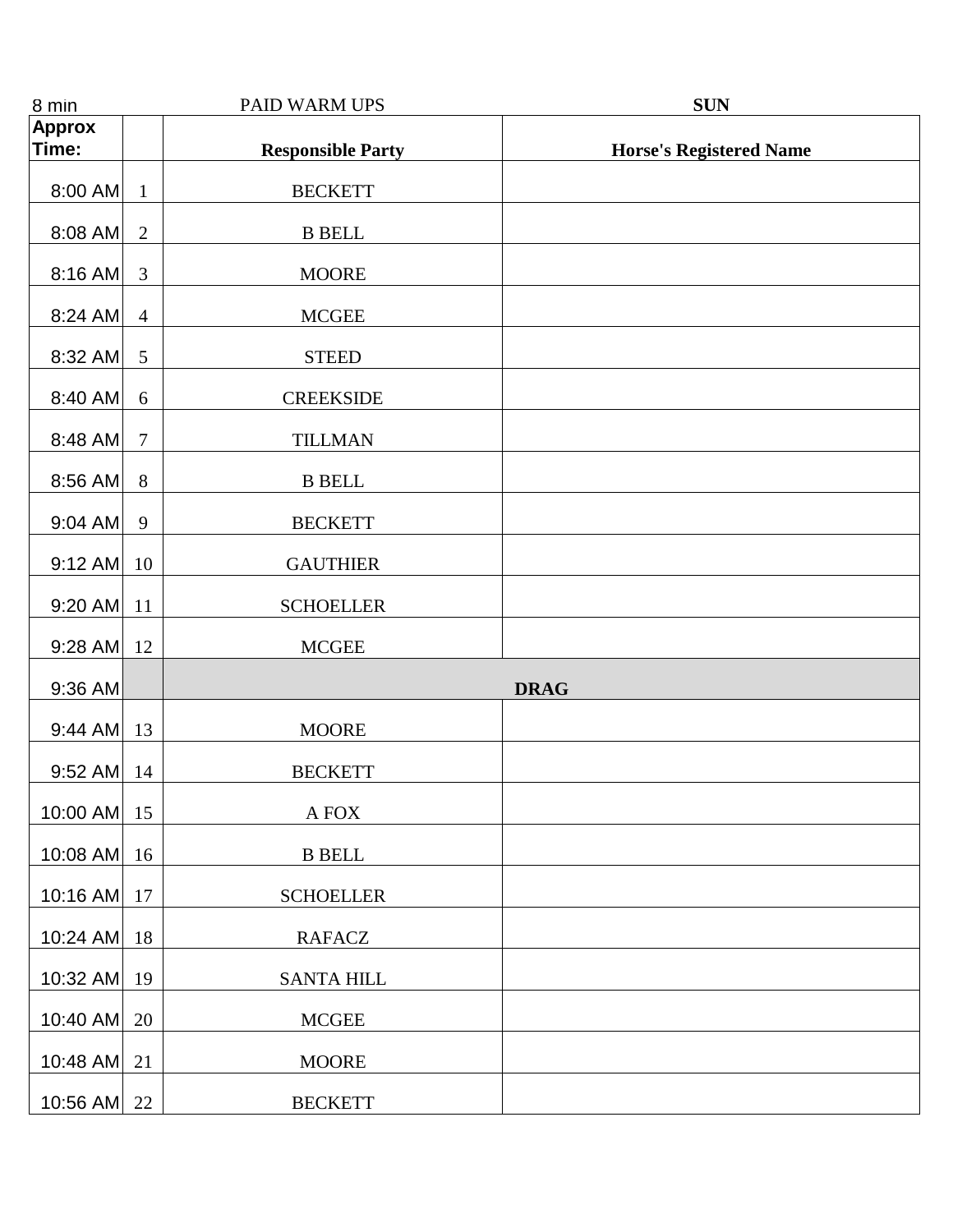| 11:04 AM   | 23                | A FOX             |             |  |  |
|------------|-------------------|-------------------|-------------|--|--|
| $11:12$ AM | 24                | <b>B</b> BELL     |             |  |  |
| 11:20 AM   |                   |                   | <b>DRAG</b> |  |  |
| 11:28 AM   | 25                | <b>BECKETT</b>    |             |  |  |
| 11:36 AM   | 26                | <b>MCGEE</b>      |             |  |  |
| 11:44 AM   | 27                | <b>MOORE</b>      |             |  |  |
| 11:52 AM   | 28                | <b>GAUTHIER</b>   |             |  |  |
| 12:00 PM   | 29                | $\mathbf A$ FOX   |             |  |  |
| 12:08 PM   | 30                | <b>BECKETT</b>    |             |  |  |
| 12:16 PM   | 31                | <b>B</b> BELL     |             |  |  |
| 12:24 PM   | 32                | <b>SANTA HILL</b> |             |  |  |
| 12:32 PM   | 33                | RAFACZ            |             |  |  |
| 12:40 PM   | 34                | <b>GAUTHIER</b>   |             |  |  |
| 12:48 PM   | 35                | $\sf{MCGEE}$      |             |  |  |
| 12:56 PM   | 36                | <b>MOORE</b>      |             |  |  |
| 1:04 PM    |                   |                   |             |  |  |
|            |                   |                   |             |  |  |
|            |                   |                   |             |  |  |
|            |                   |                   |             |  |  |
|            |                   |                   |             |  |  |
|            | <b>OPEN ARENA</b> |                   |             |  |  |
|            |                   |                   |             |  |  |
|            |                   |                   |             |  |  |
|            |                   |                   |             |  |  |
|            |                   |                   |             |  |  |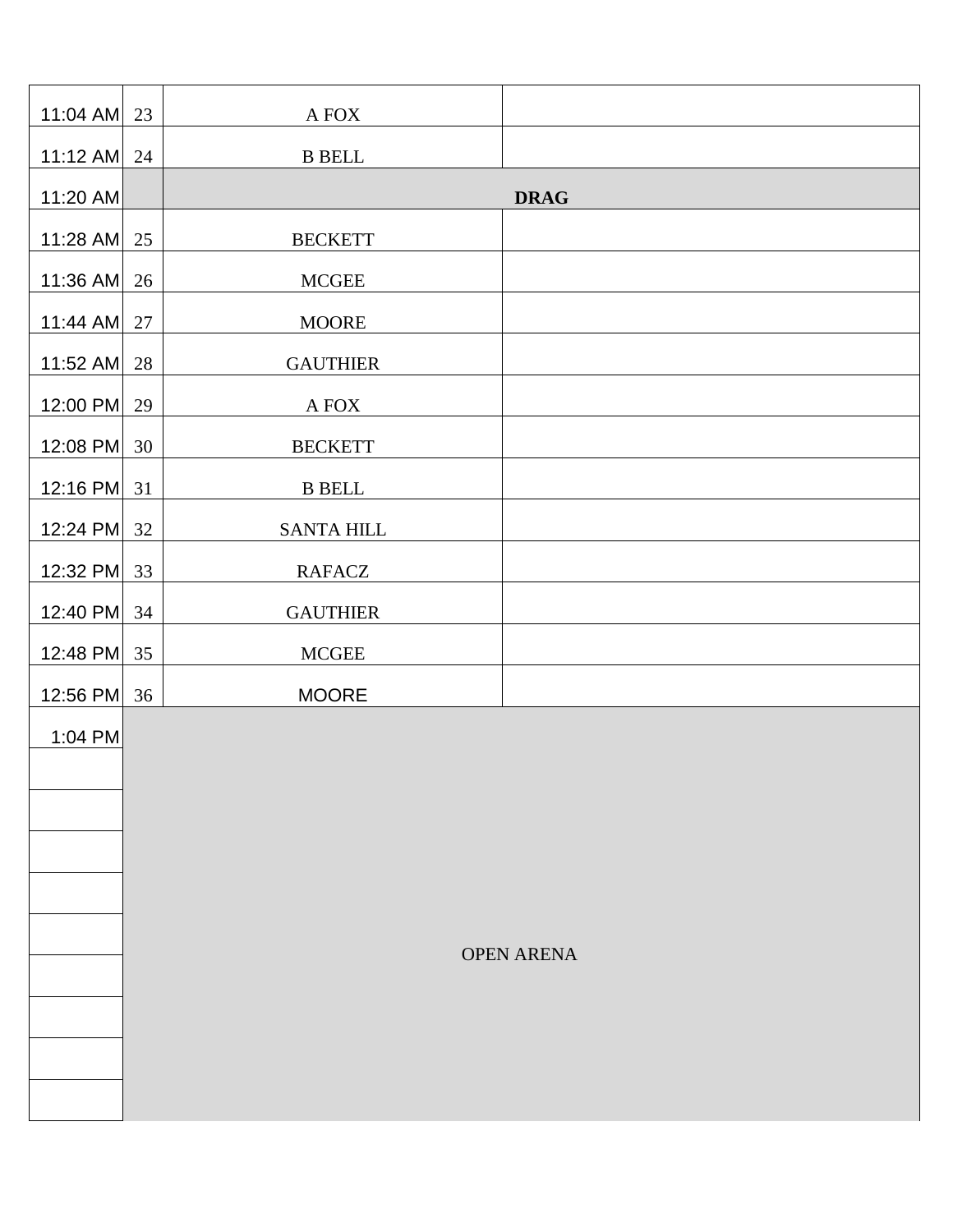| 2:40 PM      |    |                   | <b>DRAG</b> |
|--------------|----|-------------------|-------------|
| 2:48 PM      | 37 | <b>MCGEE</b>      |             |
| $2:56$ PM    | 38 | A FOX             |             |
| $3:04$ PM    | 39 | <b>BECKETT</b>    |             |
| $3:12$ PM    | 40 | <b>GAUTHIER</b>   |             |
| $3:20$ PM    | 41 | <b>B</b> BELL     |             |
| $3:28$ PM    | 42 | <b>RAFACZ</b>     |             |
| $3:36$ PM    | 43 | <b>SANTA HILL</b> |             |
| $3:44$ PM    | 44 | <b>MCGEE</b>      |             |
| $3:52$ PM    | 45 | A FOX             |             |
| 4:00 PM      | 46 | <b>BECKETT</b>    |             |
| 4:08 PM      | 47 | <b>B</b> BELL     |             |
| 4:16 PM      | 48 | <b>LEONARD</b>    |             |
| 4:24 PM      | 49 | <b>MCGEE</b>      |             |
| 4:32 PM      |    |                   | <b>DRAG</b> |
| 4:40 PM      | 50 | <b>SANTA HILL</b> |             |
| 4:48 PM      | 51 | $\,$ B BELL       |             |
| 4:56 PM      | 52 | A FOX             |             |
| 5:04 PM      | 53 | <b>BECKETT</b>    |             |
| 5:12 PM      | 54 | <b>GAUTHIER</b>   |             |
| 5:20 PM      | 55 | <b>SCHOELLER</b>  |             |
| 5:28 PM      | 56 | <b>TILLMAN</b>    |             |
| 5:36 PM $57$ |    | <b>MCGEE</b>      |             |